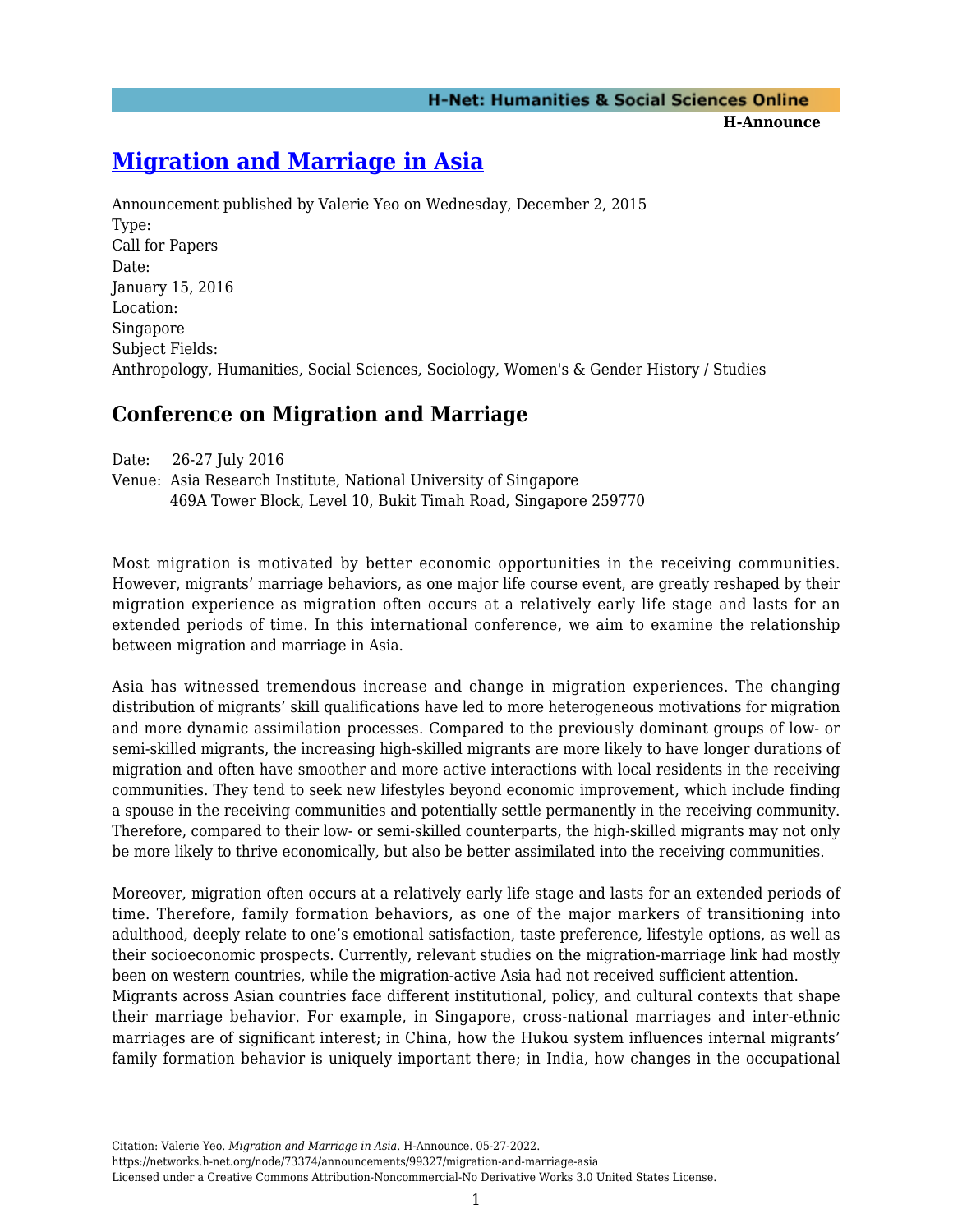# **H-Net: Humanities & Social Sciences Online**

#### **H-Announce**

distribution of the international migrants influence the marital choices are being intensely discussed; in Malaysia, diverse countries of origin of the migrants creates potential sources of tension and challenge for young adults in the marriage markets. In this conference, we are interested in examining how the experience of migration has influenced individuals' family formation behaviors under diverse policy and cultural contexts across Asia. We also seek to further our understanding on the mechanisms and issues that have been underlying the migration-marriage link. These include changes in economic well-being, cultural adaptation, and identity issues vis-à-vis marriages, and policies pertinent to cross-cultural marriages.

Theoretically informed empirical studies, especially those with cross-national and cross-temporal comparisons are welcome. Participants are invited to address the following themes in the conference:

- Overall trends based on nationally representative data in migrants' marriage rates, age at marriage, intermarriage (across region, family SES, ethnicity, and the rural/urban divide), and divorce rates;
- Migrants' attitudes toward marriage, family, and gender relations;
- Relationship between migration and marriage timing, patterns of assortative mating, crosscultural marriages, marital quality, marital dissolution, and potential mediating mechanisms;
- How these relationships vary by migrants' socioeconomic status, ethnicity, and gender;
- Policy considerations: how policies pertinent to cross-cultural marriages implicate on marriage patterns and family dynamics after marriage - including policies on fertility, education, elderly and child care, welfare, and migration;
- Conceptual and methodological challenges: data source, measurement and definitions.

# **SUBMISSION OF PROPOSALS**

Paper proposals should include a title, an abstract (300 words maximum) and a brief personal biography of 150 words for submission by **15 January 2016**. Please send all proposals in MS word document format to Ms Valerie Yeo at [valerie.yeo@nus.edu.sg.](mailto:valerie.yeo@nus.edu.sg)

Successful applicants will be notified by **15 February 2016** and will be required to send in a completed draft paper (5,000 to 8,000 words) by **4 July 2016**. Based on the quality of proposals and availability of funds, partial or full funding will be granted to successful applicants. Participants are therefore encouraged to seek fund for travel from their home institutions. Full funding covers air travel to Singapore by the most economical means, plus board and lodging for the duration of the conference.

# **CONVENORS**

**Dr Zheng MU** Asia Research Institute, and Centre for Family and Population Research National University of Singapore E | [arimuz@nus.edu.sg](mailto:arimuz@nus.edu.sg)